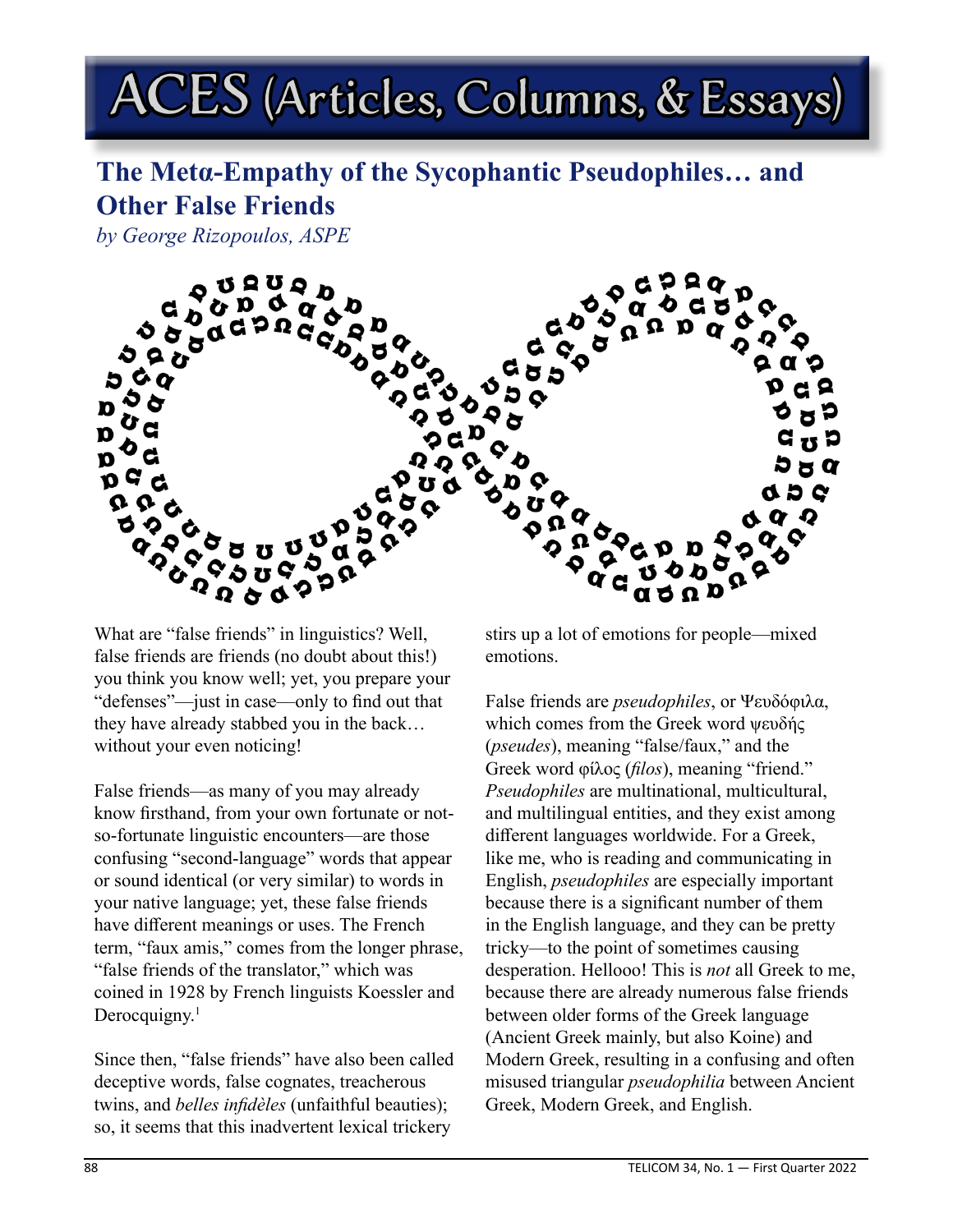Let's examine this article's title, for instance. What is empathy? For a Greek, it is obvious; it *is* Greek, after all! Empathy is εμπάθεια (*empatheia*) from *en* + *pathos*. Well, not quite! Originally in Ancient Greek, empathy (εμπάθεια) meant "strong passion" about a person or an idea. It had neither a positive nor a negative connotation. It was neutral. The English "empathy" is, of course, not quite the same. Some scholars translated the German "*Einfühlung*," which was an attempt by German philosopher Rudolf Lotze to retain the original meaning of the Greek εμπάθεια. English traditionally prefers Greek loans for words more than German loans. So, our beloved Anglo-Saxon "empathy" of today was born. The problem for a Greekspeaking person today is that, in Modern Greek, εμπάθεια means strong *negative*—and *only* negative—passion towards some person or some ideology. Thus, it means "obsession" or, even worse, "hatred"! It has a negative connotation only. A person with "εμπάθεια" is someone who is overwhelmed by prejudice, to the point of not being able to think or judge objectively—almost the exact contrary meaning of "empathy" in English! It is amusing (or tragic, depending on the case) to run across translations of the English "empathy" into Greek as "εμπάθεια." Even if you try—now that you have read this far—to translate "empathy" from English to Greek using Google Translate, you will get the wrong εμπάθεια. By the way, the correct translation of "empathy" from English to Greek would be the word ενσυναίσθηση (*ensynesthese*). Turning back to the article's title, who is a

*sycophant*? "A person who acts obsequiously towards someone important in order to gain advantage,"2 in other words, a flatterer or a fawner. But this is not quite the case in Greek! Συκοφάντης (*sykofantis*), in Modern Greek, means someone who calumniates, or makes "false and defamatory statements about" someone.<sup>3</sup> And the noun συκοφαντία (*sykofantia*) means maliciously false statements, charges, or imputations that injure the reputation of a person. But as for the Ancient Greek meaning

of sycophant, it had something to do with figs (yes, the fruit) and someone who reported a fig thief. (It's complicated!) The etymology comes from *syko* (meaning fig) and *fantis* (one who becomes apparent/obvious, reveals someone or something—but that's another story for another time… maybe).

Many such examples of *pseudophiles* exist. I will briefly mention a few of the most frequent occurrences that can result from hasty translations.

**autopsy** (αυτοψία/*autopsia*): Modern Greek meaning is "on-site investigation/research."

**pathetic** (παθητικός/*pathetikos*): Modern Greek meaning is "passive."

**sympathetic** (συμπαθητικός/*sympathetikos*): Modern Greek meaning is "cute, likable."

And… what about *meta*? Here, we have a very subtle and sympathetic (no pun intended!) false friend—not exactly a false friend, perhaps, but you may judge for yourself.

One recent "big news" item was, undoubtedly, the renaming of Facebook (the company, not the platform, yet) to "Meta." The public was officially informed that the name "Meta" is a reference to the Greek word meta/μετά meaning "beyond." Well... not quite—or, better said, not *only* that!

Mετά is, and has always been, a multifunctional word—ever since antiquity. Speaking strictly in grammatical terms, it is a preposition. It comes from the same Indo-European root that produced the German word, "*mit*," or the Dutch word, "*met*," meaning "with." In Ancient Greek, μετά was an adverb with the meaning "in the middle of," and it later turned into a preposition meaning "between/among." And ever since Homer's *Iliad*, the word has taken on the meaning of "together/with." In *Iliad* (book 13, verse 700), we read, "ναῦφιν ἀμυνόμενοι μετὰ Βοιωτῶν